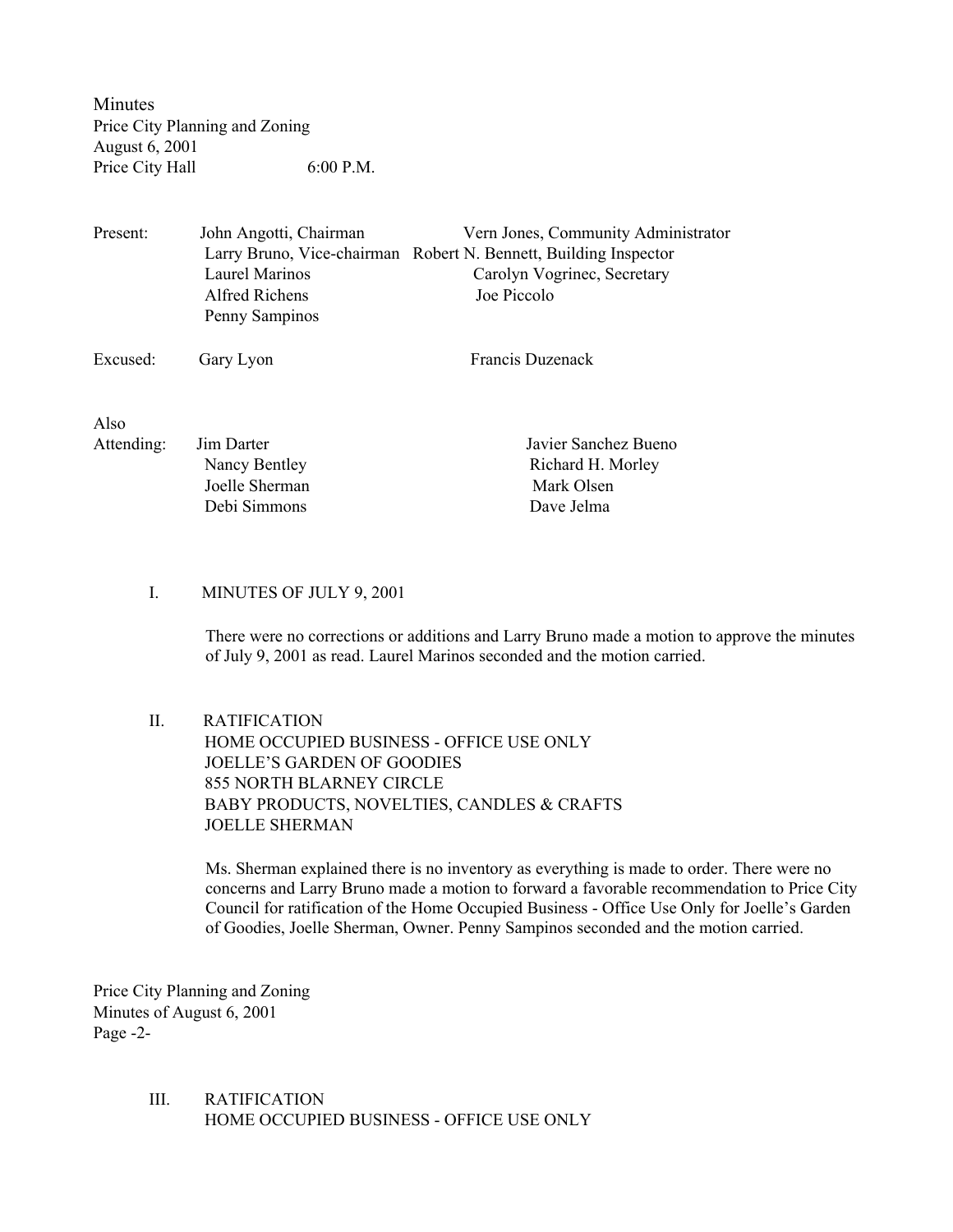### RUDY AND LOURDES HERNANDEZ PRODUCE 1101 SOUTH CARBON AVENUE, #117 PRODUCE SALES AT C J'S DO IT CENTER PARKING LOT RUDY & LOURDES HERNANDEZ

Mr. & Mrs. Hernandez were not present. Vern Jones indicated this was a ratification for the Home Occupied Business and approval could proceed. There were no concerns and Alfred Richens moved to forward a favorable recommendation to Price City Council for the ratification of the Home Occupied Business - Office Use Only for Rudy and Lourdes Hernandez Produce. Laurel Marinos seconded and the motion carried.

 IV. HOME OCCUPIED BUSINESS - OFFICE USE ONLY SANCHEZ FRESH VEGETABLES 668 SOUTH 300 WEST PRODUCE SALES AT 1400 EAST MAIN (VIC SANTI PROPERTY) JAVIER SANCHEZ BUENO

> Mr. Sanchez explained he will be selling fresh fruits and vegetables at the above address. There was some discrepancy concerning the exact street address, but the property in question is located on Main Street across from the Castle Rock Square Mall at approximately 1100 East Main Street. Following discussion on correction of the address, Joe Piccolo moved to forward a favorable recommendation to Price City Council for the Home Occupied Business - Office Use Only for Sanchez Fresh Vegetables, Javier Sanchez Bueno, Owner. Penny Sampinos seconded and the motion carried.

Minutes Price City Planning and Zoning Page -3-

> V. RATIFICATION CONDITIONAL USE PERMIT ACTIVE RE-ENTRY CENTER FOR INDEPENDENT LIVING 451 SOUTH CARBON AVENUE RELOCATION TO 375 SOUTH CARBON AVENUE, ROOM 140 NANCY BENTLEY, DIRECTOR

> > Ms. Bentley explained Carbon County has donated property to them on which to build a new building and construction will take a year. Their current building has been sold and they have been asked to vacate. They will relocate to the BTAC at the above address until such time as their building is completed. They need enough space to be able to continue their programs as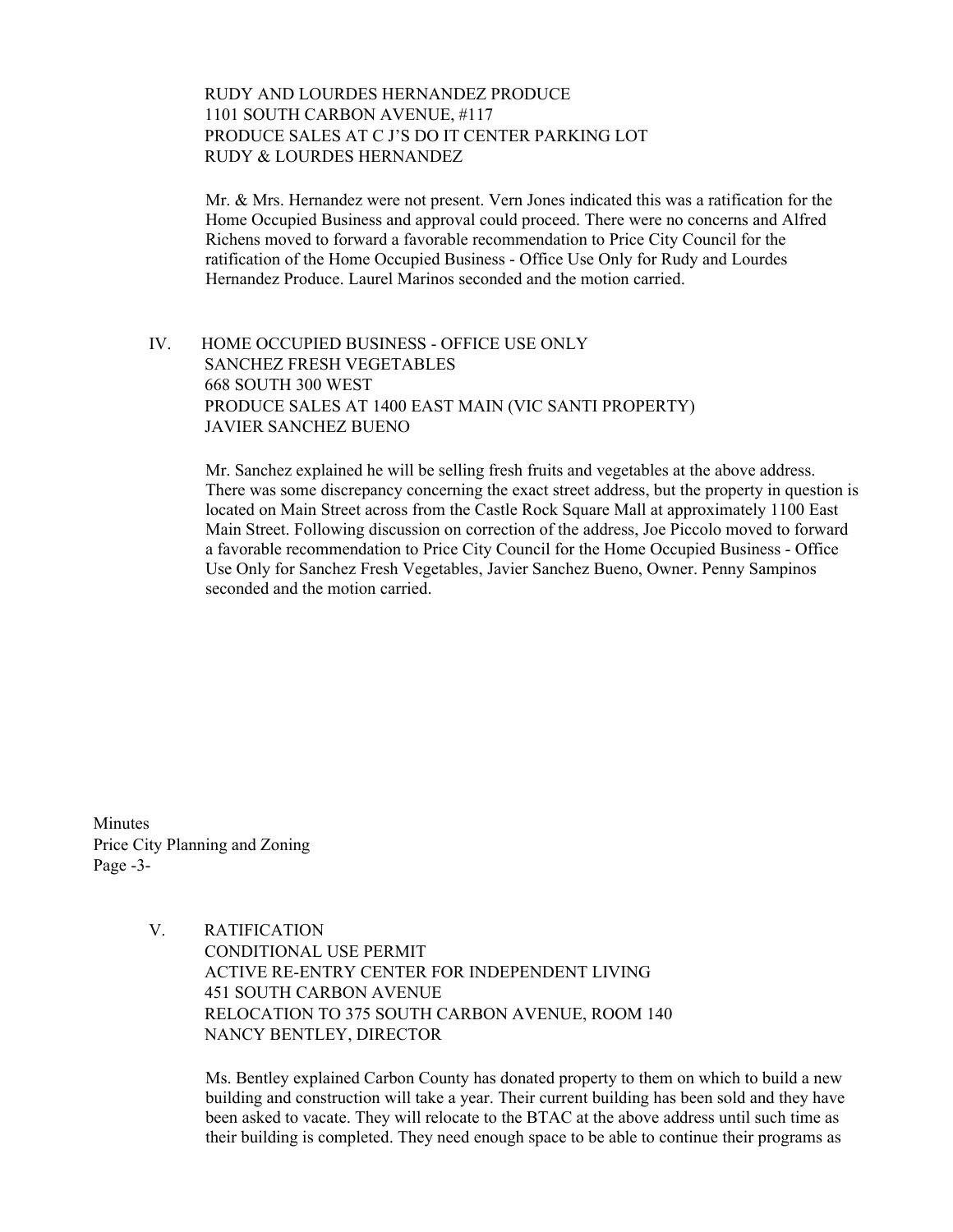well as provide offices and a community room where they can do some of their various activities such as independent living skills training. Their operation has grown with17 staff members, some of which are part-time and volunteers. There are satellite offices in Vernal, Moab and a new branch office in Emery County. There were no further questions and Larry Bruno moved to forward a favorable recommendation to Price City Council for the ratification of the Conditional Use Permit for the relocation of Active Re-Entry to the BTAC at 375 South Carbon Avenue, Room 140. Joe Piccolo seconded and the motion carried.

 VI. CONDITIONAL USE PERMIT SKIN INK 38 EAST MAIN TATTOO PARLOR DAVE JELSMA & DEBBI L. SIMMONS

> Mr. Jelsma and Ms. Simmons told the Commission they would like to open a tattoo parlor at the above address. They have been working with the Southeastern Utah District Health on the State Regulations concerning tattoo parlors and have been given a packet and list of everything they must do to comply, including classes and hepatitis shots, all within the first year of opening. They have a year in which to complete all the requirements. Joe Piccolo asked about the State Regulations on tattoo parlors. Vern Jones indicated State Regulations say that neither underage children or anyone under the age of 18 can request a tattoo without parental consent.

Price City Planning and Zoning Minutes of August 6, 2001 Page -4-

#### (SKIN INK, CONTINUED)

Ms. Simmons indicated the State Regulations have changed and no one under the age of 18 can be tattooed, even with the permission of a parent or guardian. Joe Piccolo asked if there would be any retail sales on the premises. Ms. Simmons indicated there would be no retail sales, only tattooing. Mr. Jones asked if the Southeastern Utah Department of Health felt comfortable with letting them open their business. Ms. Simmons told the Commission that a representative of the Health Department did a pre-inspection on the building. The State makes periodic checks on the business and it must be a matter of record that the owners have had their hepatitis shots and have attended the necessary classes. They must also have an exposure control plan filed with the Health Department. Everything used in the process must be autoclaved and the Health Department tests the autoclave regularly. Needles are used only once, sterilized, and disposed of in a special container. Mr. Piccolo indicated he would like the application to indicate that there will be no retail sales in this business. Bob Bennett indicated the Building Department would like to see their plans stating where the sinks and piping will go as well as the framing of the walls. There were no further concerns and Larry Bruno moved to forward a favorable recommendation to Price City Council for the Conditional Use Permit for Skin Ink - Dave Jelma and Debbi L. Simmons, owners. Laurel Marinos seconded and the motion carried.

 VII. CONDITIONAL USE PERMIT WIX PLAZA MOTOR HOME GARAGE 217 EAST MAIN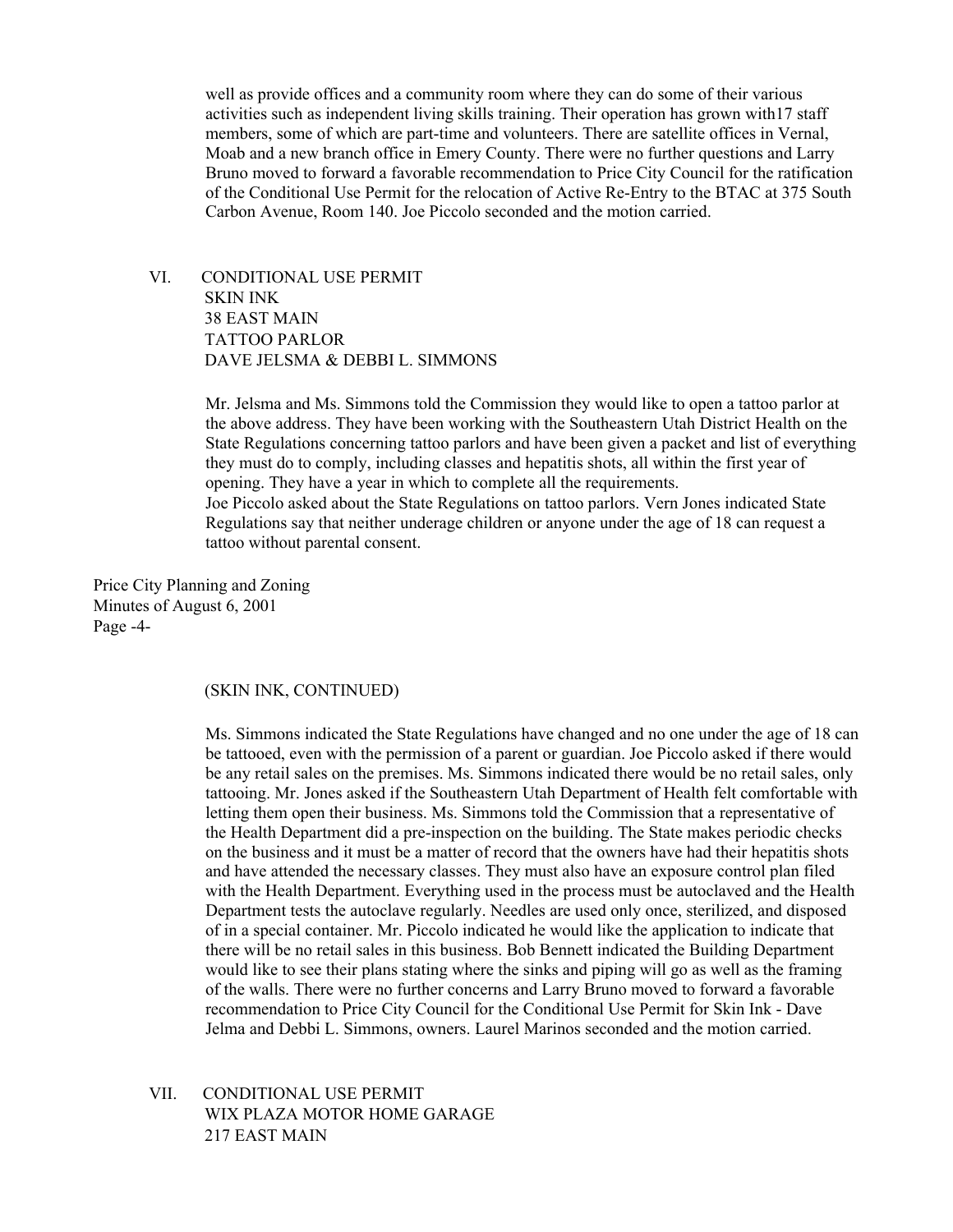### CONSTRUCTION OF A 12' X 45' PARKING GARAGE RICHARD H. MORLEY

Mr. Morley approached the Commission explaining the nature of his proposed project at the Main Street location. He explained he would eliminate two parking spots and make it up by three others in the southeast corner by the Methodist Church. In addition to adding the garage, there will be some internal moving of walls. MSHA (Mine Safety and Health Administration) is requesting additional private offices, so windows will be cut out of the existing exterior walls. They are bringing in two MEO (Mine Emergency Operations)

Price City Planning and Zoning Minutes of August 6, 2001 Page -5-

#### (WIX PLAZA MOTOR HOME GARAGE, CONTINUED)

vehicles to Price for use and storage. These two vehicles cover the entire area west of the Mississippi River, and although they don't use them a lot, in the past six months, they have had two emergencies. The roof will be removed on the existing office and a truss roof will be installed. The roof height will extend 18' high on only about 400 square feet. The vehicles are 13' high, but require a 17' high ceiling for accommodation. Joe Piccolo asked if ingress and egress in and out of the garage will be sufficient - the plans show it sits on the property line or the sidewalk. Mr. Morley indicated that when Main Street is re-done, the recommendation is that the ingress be enlarged 12' to the east so that they will be able to back in. They have a camera on the back of the vehicle to let them know electronically what is behind. A plan was presented showing the front elevation. Mr. Morley explained there will be two large garages, one of which will be an addition and the other a remodel. One vehicle is 40' long and the other vehicle is 25' long and both garages will house these vehicles. There will be parking along the front of the building, but one off-street parking space will be eliminated. He also explained the parking arrangement with the Methodist Church, saying he has fourteen parking spaces behind his building and uses the Church parking lot during the week, but not on Sunday. (Copy of the Parking Lot Lease Agreement is attached to the Conditional Use Permit). Joe Piccolo asked Mr. Bennett, Building Inspector for the City, if there were fire rated issues concerning the parking of vehicles that store flammable materials indoors. Mr. Bennett indicated this issue would have to be reviewed. The other requirement is a floor drain. There are no power pole problems along Main Street.

Mr. Morley told the Commission he has an easement that goes behind the building in connection with Price City. He built  $3 \frac{1}{2}$  ' away from the property line on the north side and there is also a 10' easement going from Mitchell's Mortuary out to 200 East. This easement belongs to Mr. Morley and Price City co-jointly. They let him park directly behind the Plaza and Price City uses the spaces going out to 200 East. This agreement has to be renewed every five years, and although the Mayors Office presently has this proposal for renewal, he is not certain of the status at this time.

Price City Planning and Zoning Minutes of August 6, 2001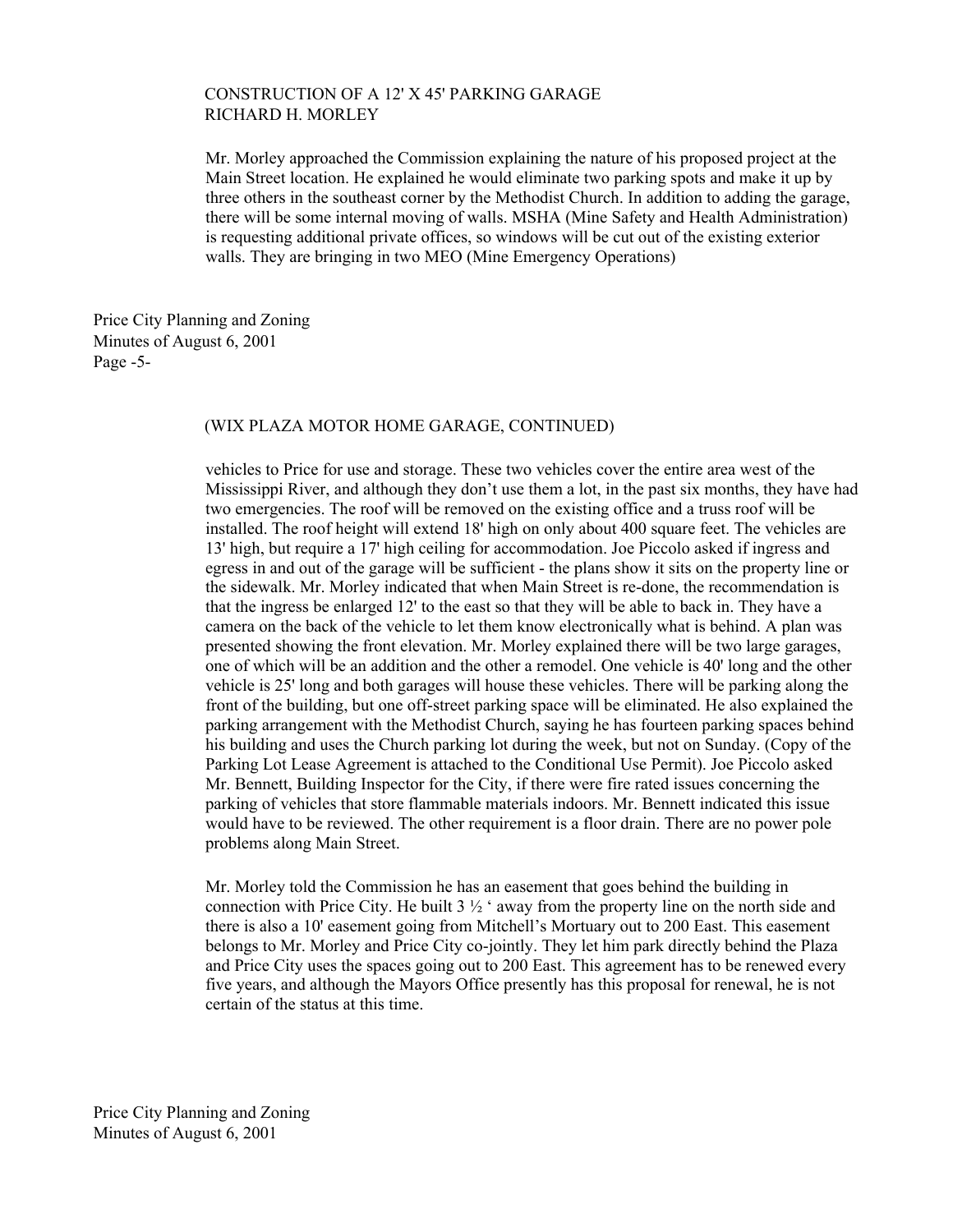#### (WIX PLAZA MOTOR HOME GARAGE, CONTINUED)

Mr. Morley would also like to increase the back drainage by a putting a concrete waterway in the back to move the water to 200 East. He is not certain of what the City wants to do in connection with that, however, he will seek permission to do the  $13 \frac{1}{2}$  over the easement, plus another 3  $\frac{1}{2}$ , taking him out 17  $\frac{1}{2}$  to include the ditch. The back parking lot seems ready for a re-surface and that would be a joint project also. He would like permission to pave that, including the ditch and take it out past the Wix Plaza portion of the parking, all in connection with this lease. Mr. Morley presented a drawing of everything going into his building. This is a proposal only and he is not certain MSHA will accept the plan, but there could be some negotiation. It calls for a larger dressing room in the shower room, both for the men and the women. They are requiring five private offices - this has been open space and there will be some partitions in providing the private offices. Other than that, the building will remain the same. The project drawings will be done on August 23, 2001 and two copies of the plans will be given to the Price City Building Department. There were no further questions or concerns and Larry Bruno moved to forward a favorable recommendation to Price City Council for the Conditional Use Permit for Wix Plaza Motor Home Garage - Richard H. Morley, Owner. Alfred Richens seconded and the motion carried.

## VIII. CONDITIONAL USE PERMIT JOHN R. & DIANE OLSON 1151 SOUTH 1307 EAST CONSTRUCTION OF 50' X 100' STORAGE SHED JOHN R. OLSON

Mark Olsen represented John and Diane Olson and told the Commission they will be constructing a 50' x 100' metal storage building similar to another building on the property. Vern Jones indicated this item is being submitted by Conditional Use because the site setbacks can be set by conditional use and in this particular zone, the requirement is 10 feet. However, Mr. Olsen has only 6 feet and the existing building is also 6 feet. The neighboring building too is 6 feet. They also share an easement with Robert Etzel enabling them to access their property situated behind their buildings. They wanted to keep the buildings in line down the property and fence lines, so they

Price City Planning and Zoning Minutes of August 6, 2001 Page -7-

#### (JOHN R. AND DIANE OLSON STORAGE BUILDING, CONTINUED)

stayed with the 6 foot easement on the existing building. No utilities will be affected and no building is allowed over an easement. Mr. Olson is asking for a variance of four feet in the setback. He also asked if there were any questions on the 18 foot set-back from the fence line and Vern Jones said everything was in order. Joe Piccolo indicated he had no concerns with this request and moved to forward a favorable recommendation to Price City Council for the approval of the set-back of six feet, to be set by Conditional Use Permit, and allowing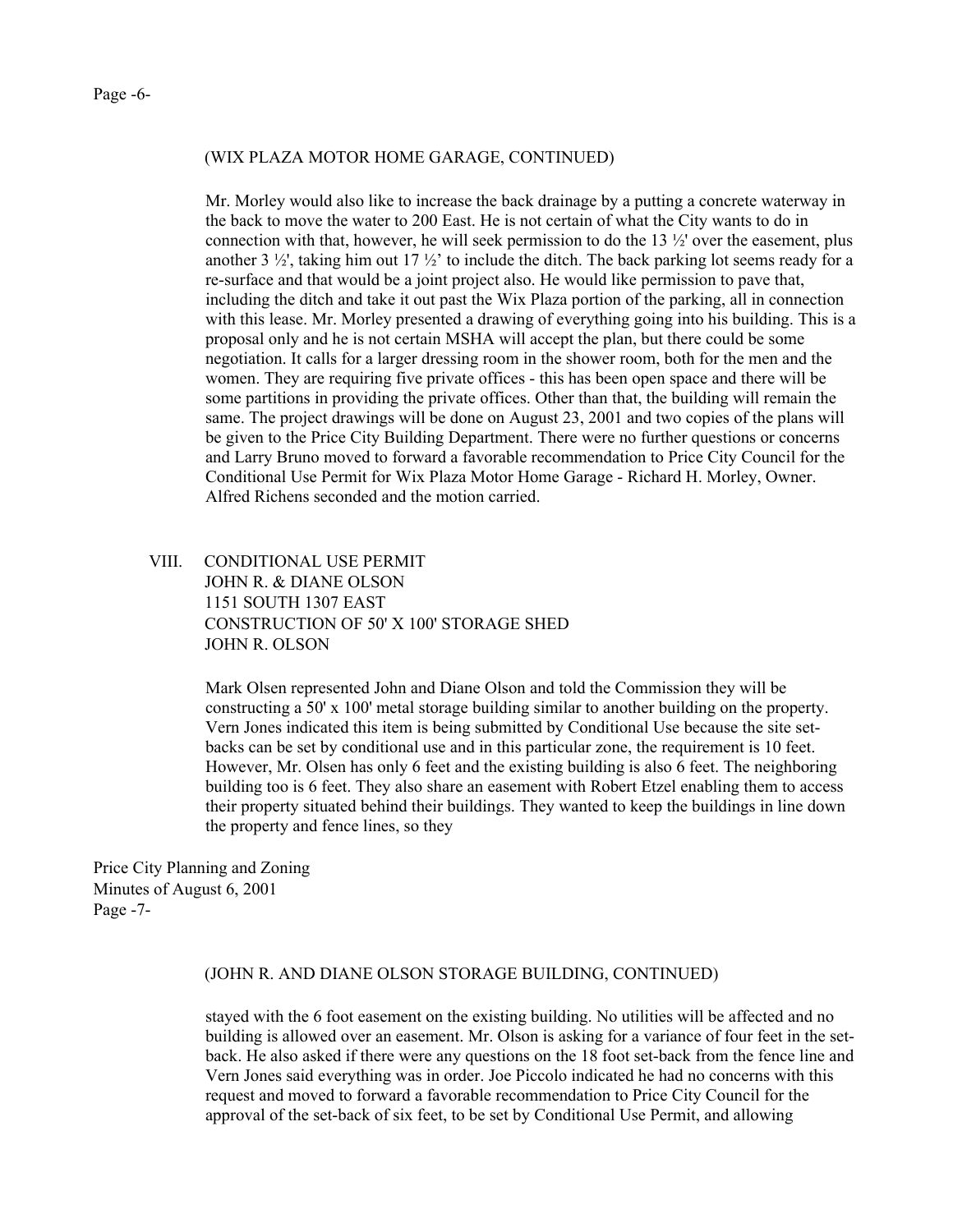construction of a 50' x 100' storage shed by John R. and Diane Olson at the above address. Laurel Marinos seconded and the motion carried.

 IX. CONDITIONAL USE PERMIT ATC ASSOCIATES, INC. 891 EAST MAIN (MAVERICK COUNTRY STORE) SITE REMEDIATION DARIN WARDEN, BRANCH MANAGER

> There was no representation from ATC Associates, Inc. and Vern Jones explained this contractor is working under State and Federal guidelines to complete this site remediation. In reading the ordinances, an Excavation Permit or Conditional Use Permit is not needed for excavation of tanks. They have the necessary permits from the State and UDOT and all information concerning this operation has been given to the Price City Building and Engineering Departments for review. Building Inspector Bob Bennett explained the reason for the remediation and the method to be used. There were no concerns and Alfred Richens moved to forward a favorable recommendation to Price City Council for the Conditional Use Permit - ATC Associates, Inc. - Site Remediation at 891 East Main Street. Joe Piccolo seconded and the motion carried.

Price City Planning and Zoning Minutes of August 6, 2001 Page -8-

- X. STAFF
	- A) Jim Darter of the Southeastern Christian Academy approached the Commission concerning signs to advertise the upcoming circus, of which they are a

sponsor. They agreed to sponsorship late in the game and were unaware of the requirement to come before Planning and Zoning for approval to erect signs. He is using 3' x 5' signs and has placed most of them and has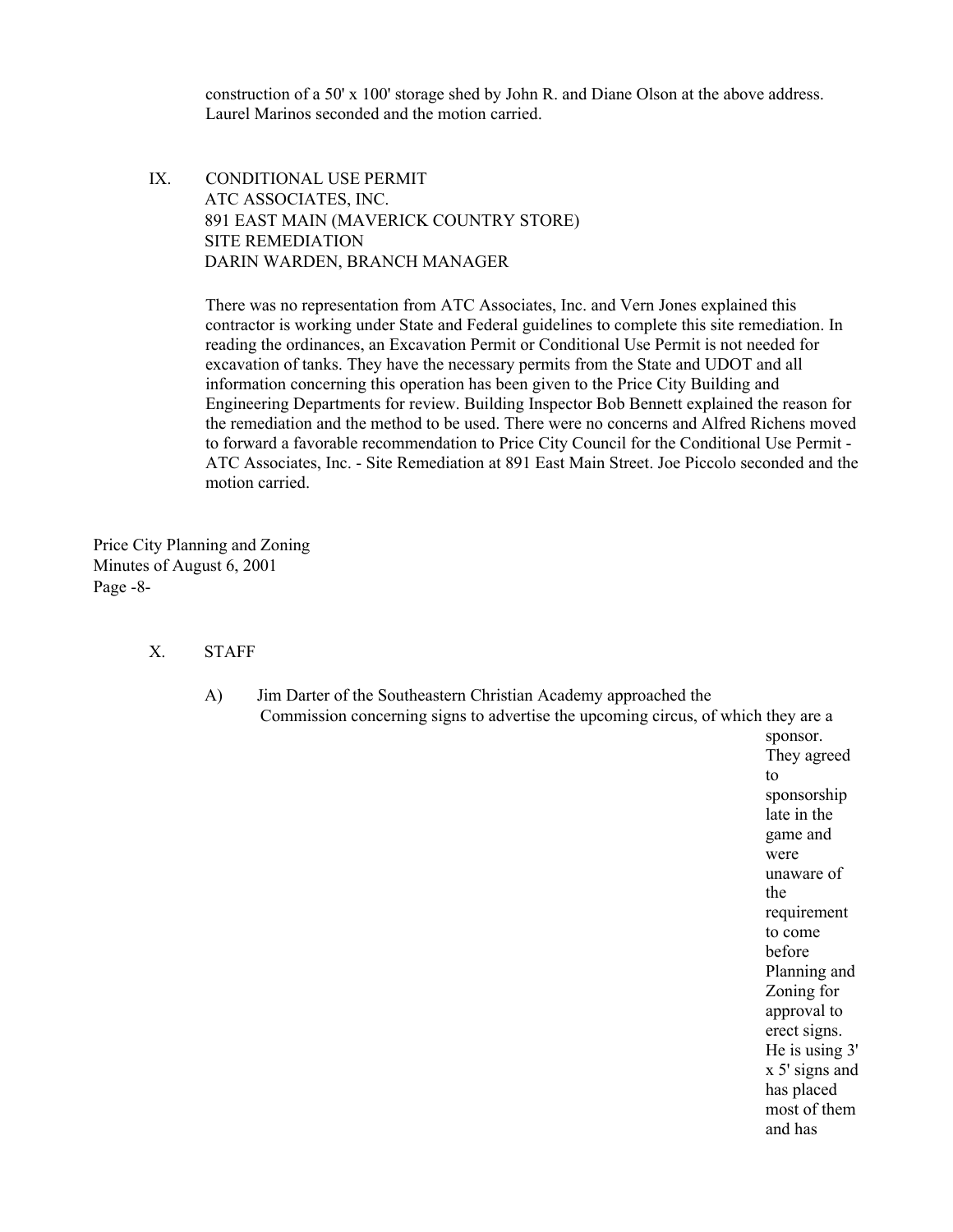permission from property owners. He wants to place some signs in the parkway in front of Wal-Mart, along with other locations. His signs will be up August 7 and down August 10. He also has several smaller signs to place in the grass area where it is appropriate. Anything he puts up, he will take down. Joe Piccolo told Mr. Darter signs usually permitted by the City are 4' x 4' and 3' x 5' is an unusual request. Mr. Darter explained he had no control over the size as it came from the circus as a package deal. They are a back to back type of sign, but not at all like A-frame signs. Joe Piccolo cautioned about signs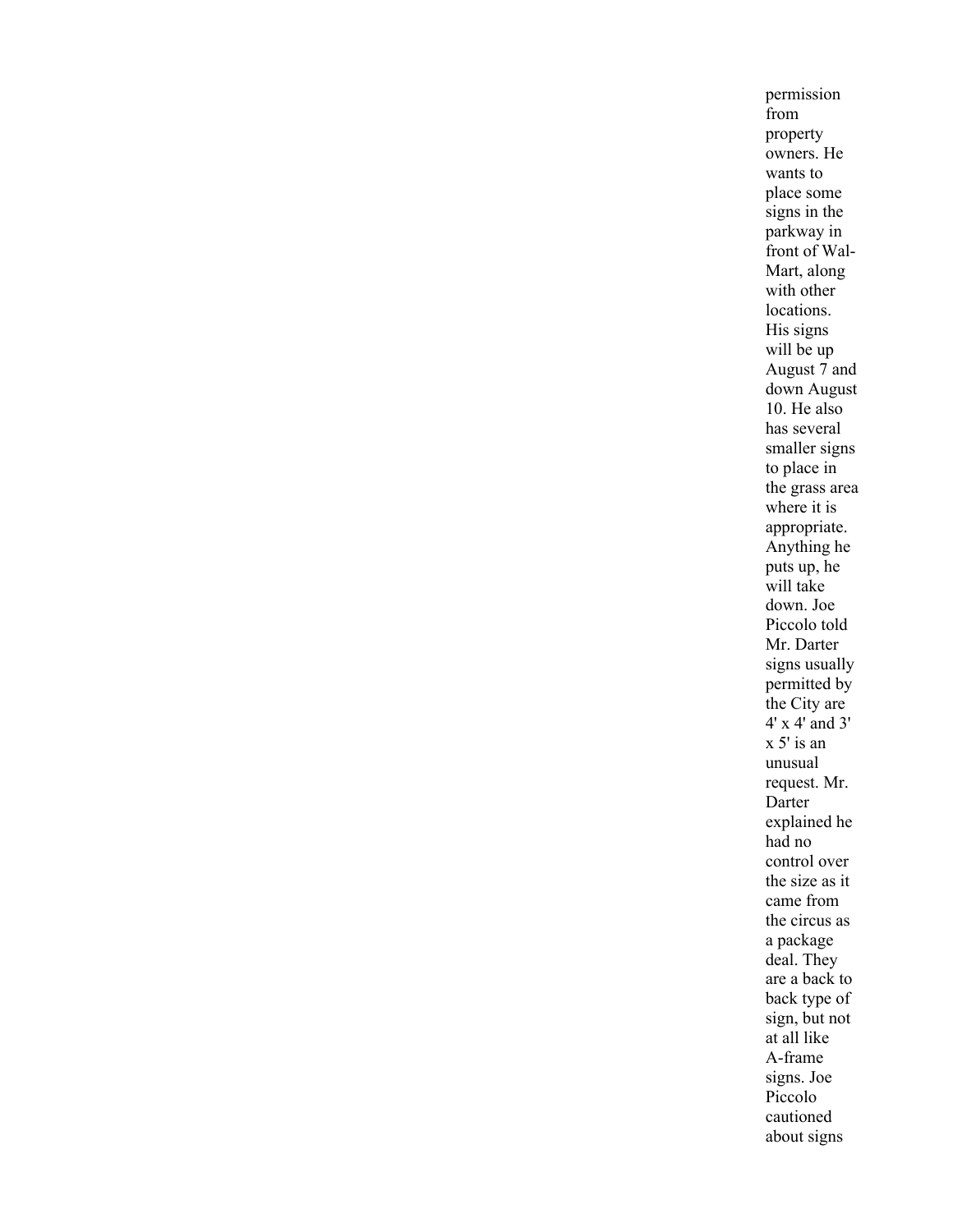close to driveways as they must be 40' away in both directions. Mr. Jones explained that even with the Commission's okay, they still cannot be put on the State Road they must be on private property. Mr. Darter told the Commission the County Fair has several signs on City property around town. Mr. Jones said, unlike Mr. Darter, they did not come before Planning and Zoning. This ordinance is hard to enforce, but no signs are allowed on the public right-of-way within the City limits, but they can be placed on private property with the consent of the property owner. Mr. Darter said he understood